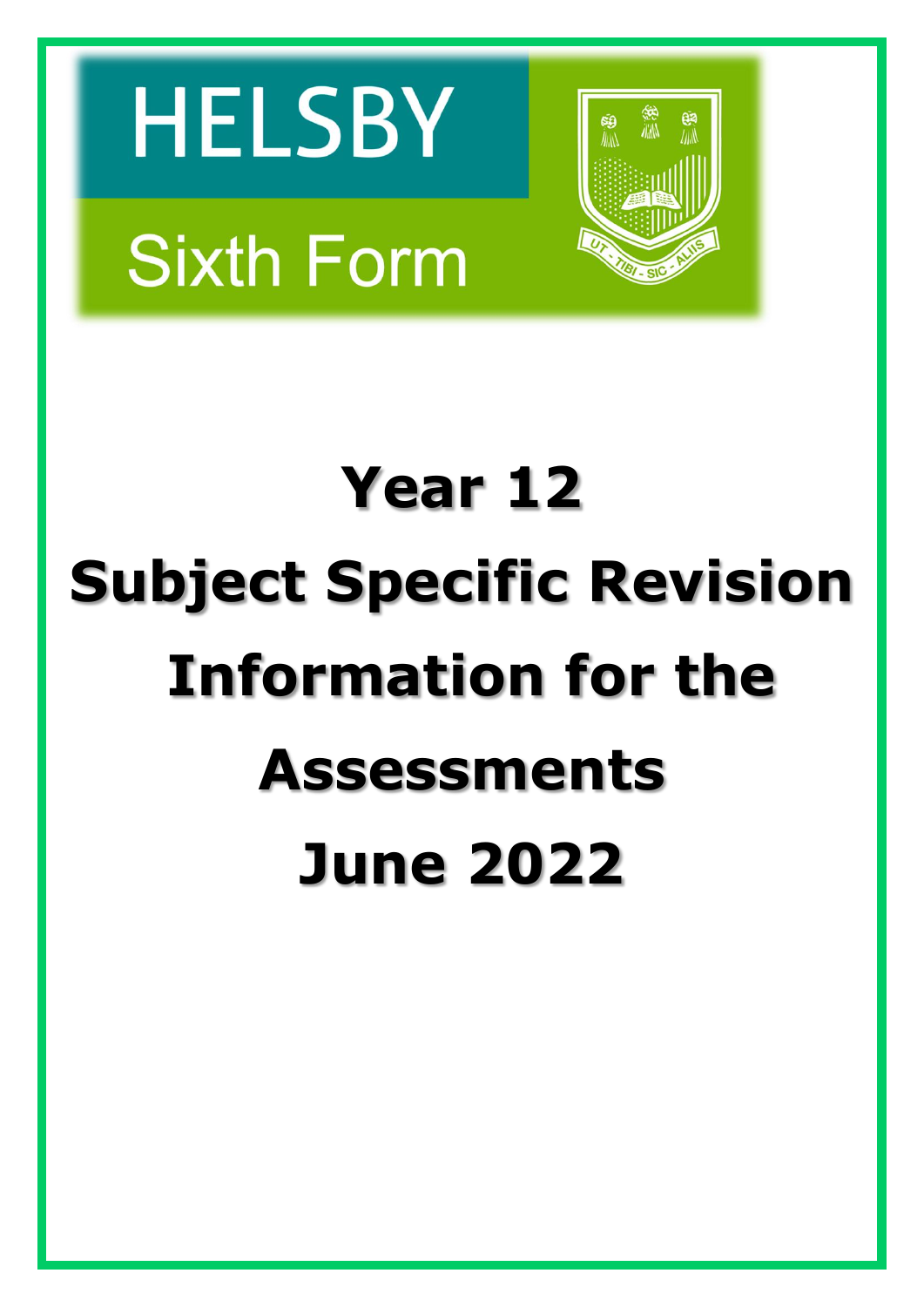# **Maths**

# 2 Papers

- Paper  $1$  Pure 2 hours
- Paper 2 Stats and Mech 1hour 15 minutes

# **Topics:**

# **Paper 1** – Core

- Proof
- Indices
- **Quadratic functions**
- Lines and Circles
- Inequalities
- Polynomials
- Solving Equations<br>• Binomial Expansion
- Binomial Expansion
- Trigonometry
- Differentiation
- Integration
- Exponentials and Logs
- Vectors

# **Paper 2** – Stats and Mech

#### **Stats:**

- Probability
- Sampling
- Linear Interpolation
- Outliers
- Histograms
- Binomial Distribution
- Hypothesis Testing

#### **Mech:**

- Equation of Motion
- Motion with Variable Acceleration
- Systems of Forces

**Resources Provided:** Formula Booklet **Equipment Required:** Calculator **Revision resources:** Kerboodle, Active Learn, Completed Assessments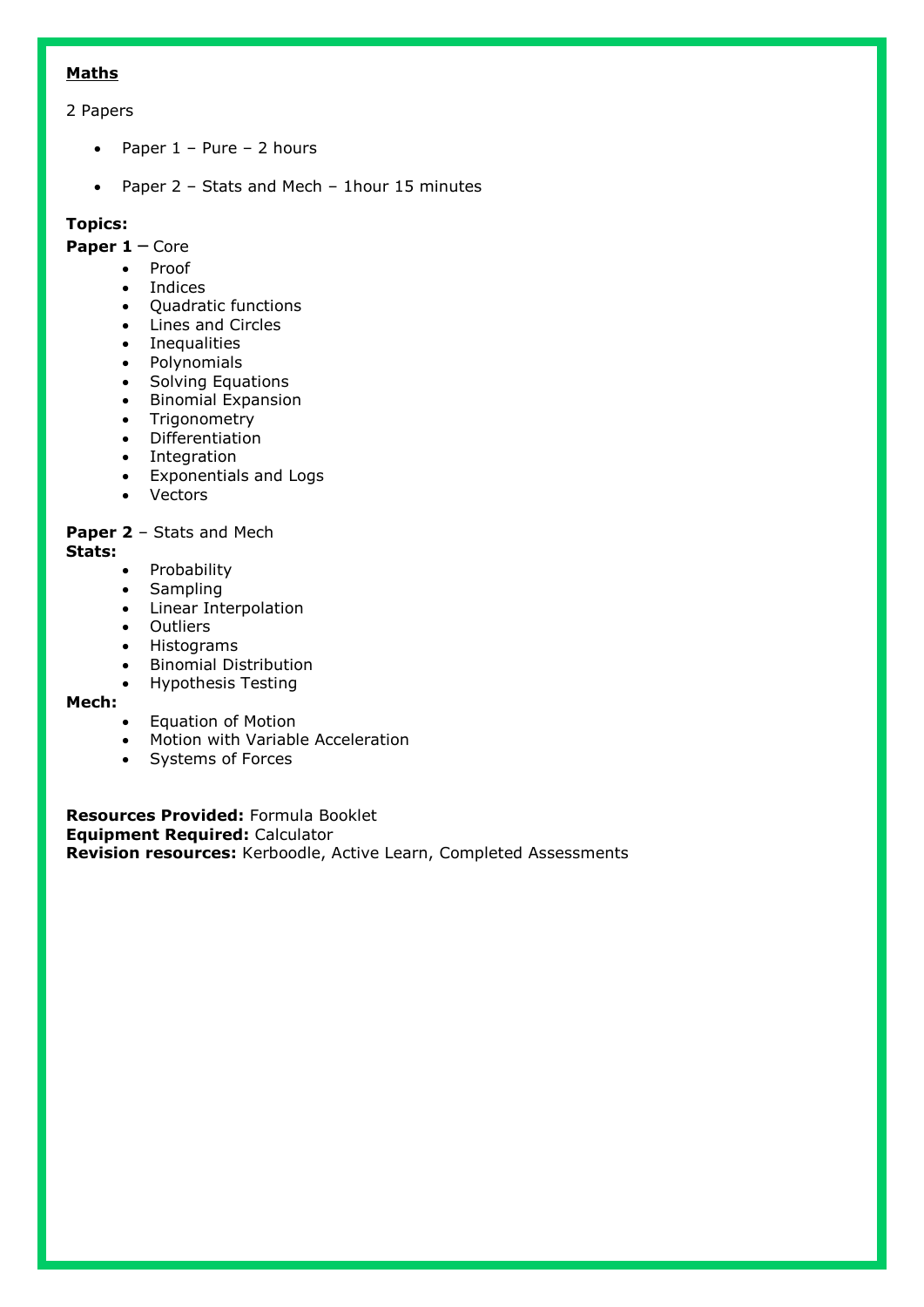# **Further Maths**

2 x 1 hour 40 minute papers

# **Topics:**

#### **Paper 1** – Core

- Complex numbers
- Argand Diagrams
- Roots of Polynomials
- Sums of Series
- Proof by Induction
- Volumes of Revolution
- Matrices
- Vectors

# **Paper 2** – Stats and Mech

#### **Stats:**

- Binomial Distribution
- Poisson Distribution
- Discrete Random Variables
- Contingency Tables
- Hypothesis Testing

#### **Mech:**

- Work, Energy, Power
- Momentum and Collisions
- Impulses

**Resources provided:** Formula Booklet **Equipment required:** Calculator **Revision Resources:** Kerboodle, Active Learn, Completed Assessments

# **Media Studies**

 $1 \times 1\frac{1}{2}$  hour paper

#### **Topics:**

- Music videos (need to revise Formation & Riptide)
- Advertising (need to revise Tide, WaterAid & KOTV)
- 'Unseen' audio-visual and 'unseen' print texts music/advertising theme) to analyse so need to revise relevant theory and terminology for these topics.

**Resources Provided:** An 'unseen' audio-visual extract. 2 'unseen' print pieces.

# **Equipment Required:** Pens.

#### **Revision resources:**

- Eduqas fact sheets and notes from class.
- Eduqas Media A Level free interactive digital resources for advertising and music videos on the website.
- Zig-Zag e-revision packages for set texts; all students provided with individual log-ons.
- Mrs Fisher Youtube analysis videos for set texts and theorists.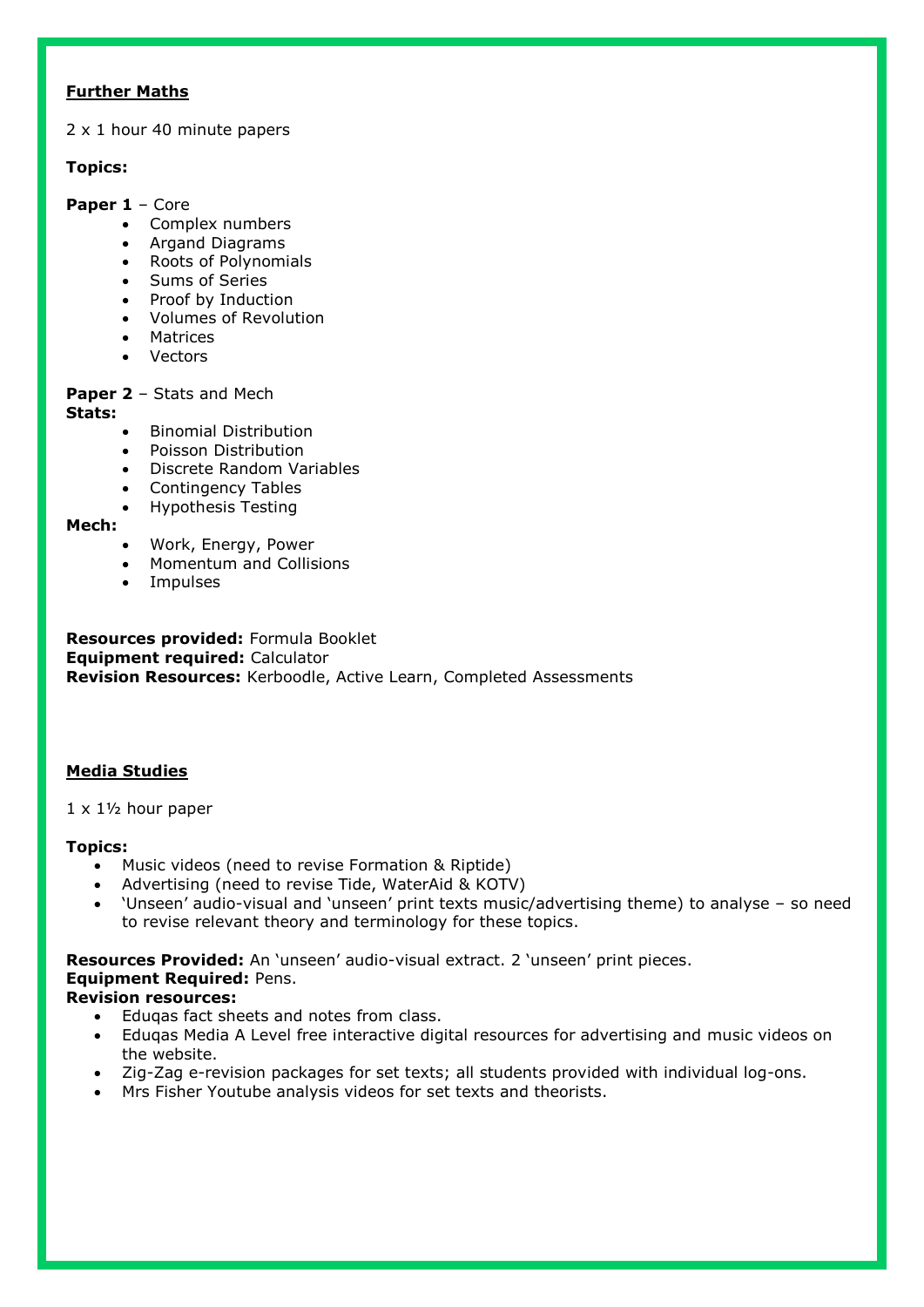#### **English Language**

2 x 1 hour 15 minute papers

#### **Topics:**

**Paper 1**  Section A Language Variation and Identity

**Paper 2** Child Language Acquisition

**Resources Provided:** Exam booklets **Equipment Required:** Writing equipment **Revision Resources:** Materials on Show my Homework and Teams Lesson resources and materials

#### **English Literature**

1 x 2½ hour paper Aspects of Tragedy

#### **Topics:**

- Othello
- Keats
- Death of a Salesman
- **Tragedy**

**Resources provided:** Exam booklet. Closed book examination. **Equipment required:** Writing equipment **Revision resources:** See Teams and resources from the lessons

#### **Drama and Theatre**

1 x 2 hour paper

#### **Topics:**

Students will bring their production Seen notes with them and a copy of their text Lysistrata into the exam. Students will answer one question on the play they saw, one acting question on Equus and 1 question on how to direct Lysistrata in a Brechtian way.

**Resources Provided:** Copies of your production seen notes and spare copies of the set text will be available.

**Equipment required:** Students will bring their production Seen notes with them and a copy of their text Lysistrata into the exam

**Revision resources:** Your teachers will add you to the revision work on MS Teams

# **Art**

Two hours spread over two timetabled lessons in their Art room

**Topics:** Students will present their project and portfolio work to date to the assessor

**Equipment required:** Bring all portfolio and sketch book work to the assessment lessons or have all material accessible on the IMac **Revision resources:** IMac suit.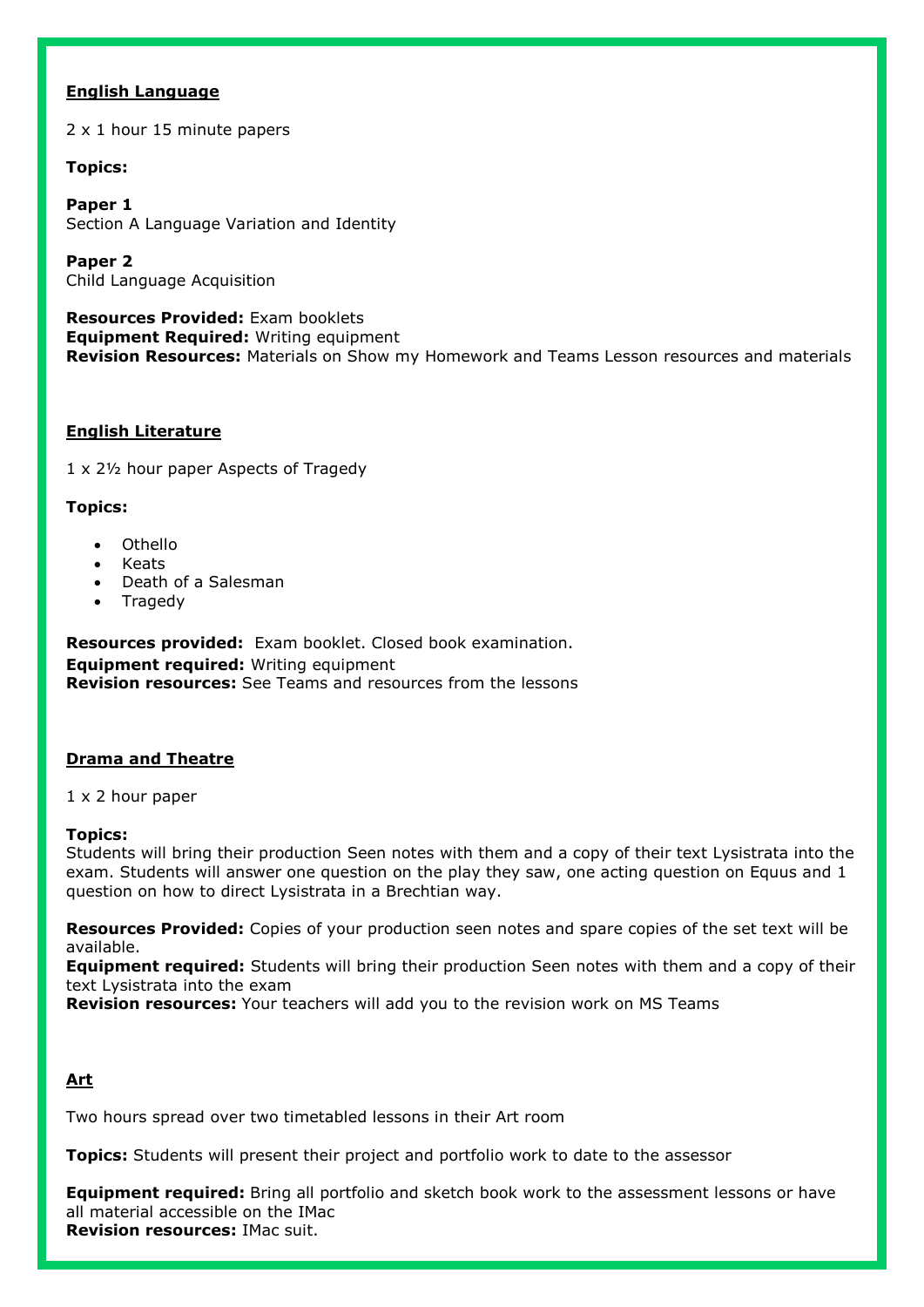#### **Photography**

Two hours spread over two timetabled lessons in their Photography room

**Topics:** Students will present their project and portfolio work to date to the assessor

**Equipment required:** Bring all portfolio and sketch book work to the assessment lessons or have all material accessible on the IMac **Revision resources:** IMac suit.

#### **Physics**

2 x 1 hour 30 minute papers

#### **Topics:**

- **Topic 1:** Working as a Physicist (Paper 1 & 2)
- **Topic 2:** Mechanics (Paper 1)
- **Topic 3:** Electric Circuits (Paper 1)
- **Topic 4:** Materials (Paper 2)
- **Topic 5:** Waves and Particle Nature of Light (Paper 2)

**Resources Provided:** Data Booklet **Equipment Required:** Pen, Pencil, Calculator, Ruler **Revision Resources:** All revision resources to be provided on SMH. Revision resources to include:

- Knowledge Organisers
- Revision Notes
- Past Paper Questions and Answers
- Revision Website

#### **Biology**

2 X 1½ hour papers

#### **Topics:**

All AS Content

- Section 1 Biological Molecules
- Section 2 Cells.
- Section 3 Organisms exchange substances with their environment.
- Section 4 Genetic Information, variation and relationships between organisms.

**Equipment Required:** Pen, Pencil, Ruler, Rubber, Calculator **Revision Resources:** Will be provided remotely and in class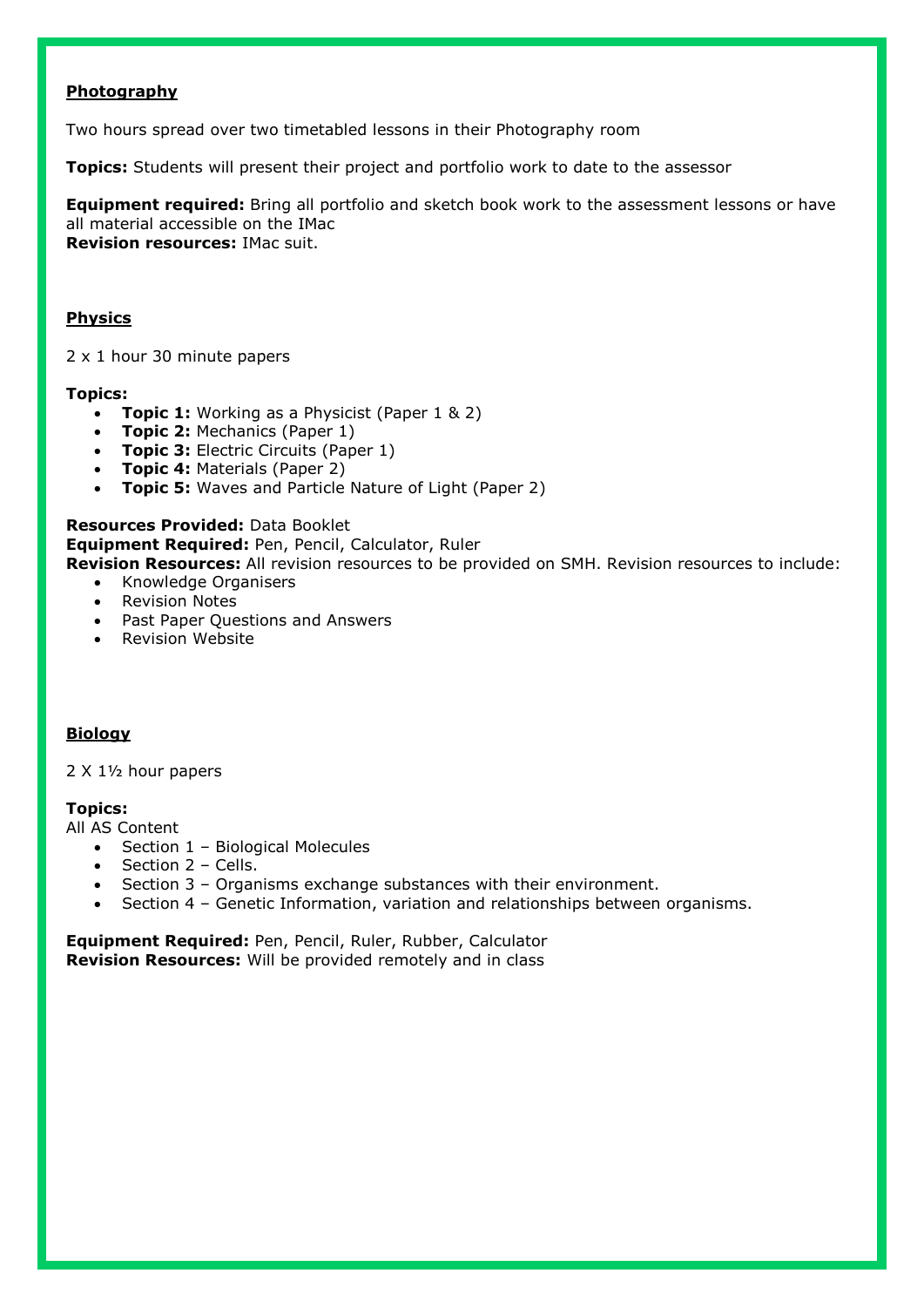### **Chemistry**

**Paper 1** Physical & Inorganic Chemistry 80 marks 1 x 1<sup>1</sup>/<sub>2</sub> hour papers

**Paper 2** Physical & Organic Chemistry 80 marks 1 x 1<sup>1</sup>/<sub>2</sub> hour papers

# **Topics:**

# **Paper 1:**

- Atomic structure
- Amount of substance
- Bonding
- Energetics,
- Equilibrium
- Periodicity

# **Paper 2:**

- Atomic structure
- Amount of substance
- Bonding
- Kinetics
- **•** Equilibrium
- Introduction to Organic Chemistry
- Alkanes
- Alkenes
- Halogenoalkanes

# **Resources Provided:** Periodic Tables

**Equipment Required:** Black pen, pencil, ruler (with millimetre measurements), eraser, scientific calculator.

# **Revision Resources:**

- AS level Chemistry Textbooks.
- Preparing for the examination information.
- AS Chemistry Checklists
- AS Chemistry Revision Mats.
- Past paper questions.
- Websites.
- <https://www.youtube.com/channel/UCPtWS4fCi25YH>
- w5SPGdPz0g Allery Tutor Chemistry Videos link to play list.
- <https://www.docbrown.info/page13/page13.htm>
	- A level Chemistry revision notes.
- <https://s-cool.co.uk/a-level/chemistry>
	- A level Chemistry notes and activities.
- <http://www.chemguide.co.uk/>
	- A level Chemistry notes and activities.
- <http://www.chembook.co.uk/>
	- A level Chemistry notes and activities.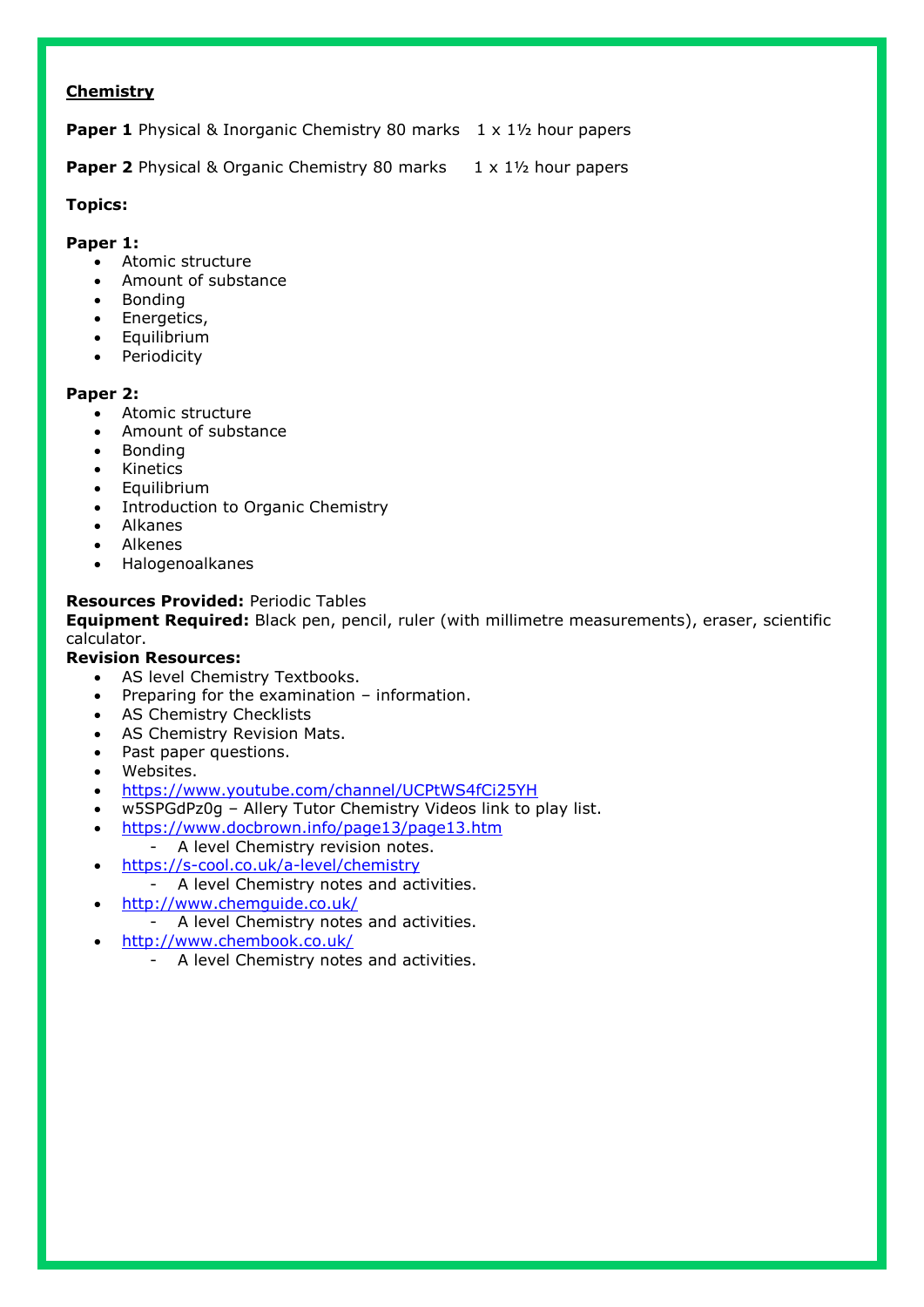#### **Business Studies**

1 x 2 hour paper

**Topics:** 3.1 – 3.6

**Equipment Required:** Calculator, ruler, pen, pencil, rubber **Revision Resources:** 

- Blue knowledge book P1-42
- Red Revision Guide P1- 101
- Mindmaps, specifications and past papers given out in class
- Revision website Tutor2

#### **Additional Information:**

The examination will be a combination of multiple choice questions, short answer questions, case study questions and one essay

#### **Economics**

1 x 2 hour paper

**Topics:** 2.1 -2.3 – AS Macroeconomics **Equipment Required:** Calculator, ruler, pen, pencil, rubber **Revision Resources:** 

- Red Revision Guide P122-182
- Mindmaps, specifications and past papers given out in class
- Revision website Tutor2U
- The Economist magazine

#### **Additional Information:**

The examination will be a combination of multiple choice questions, one data response question and two essays

#### **Computer Science**

- **Paper 1** 1 hour paper (MGR material)
- **Paper 2** 1½ hour paper (KLI/MDA material)

# **Topics:**

- **Paper 1**
- 4.4 Theory of computation Problem Solving
- 4.2 Fundamentals of data structures Data Structures
- 4.3 Fundamentals of algorithms Graph Traversal
- 4.1 Fundamentals of programming Programming concepts
- 4.3 Fundamentals of algorithms –
- 4.2 Fundamentals of data structures Abstract data types/data structures
- 4.4 Theory of computation Following and writing algorithms

#### **Paper 2**

- 4.6 Fundamentals of computer systems
- 4.7 Fundamentals of computer organisation and architecture excluding
- 4.7.4 External hardware devices
- 4.8 Consequences of uses of computing

#### **Equipment Required:** Pen, pencil, ruler, calculator

**Revision Resources:** Class notes, Revision pack, Isaac Computing website, Craig'n'Dave YouTube website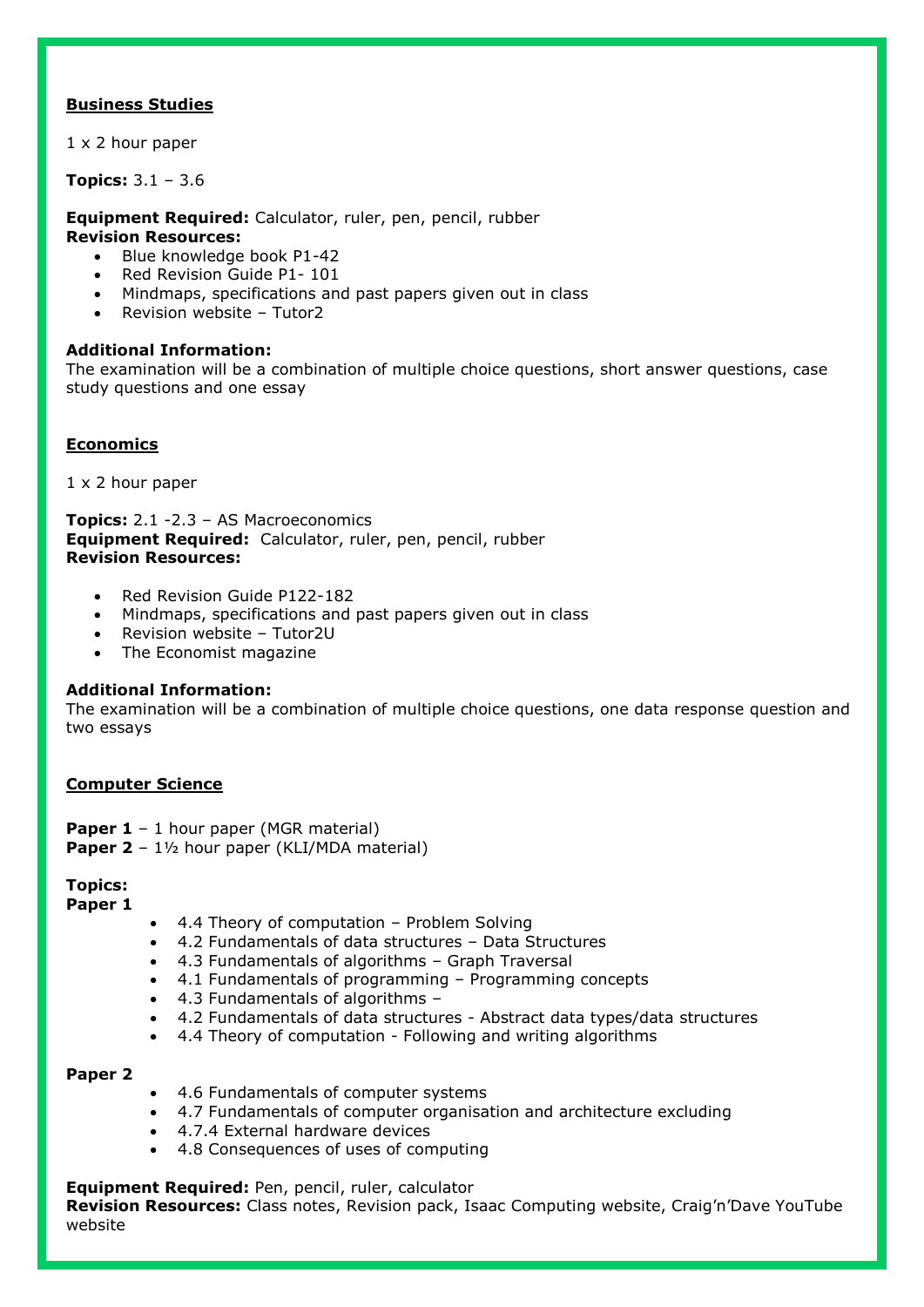# **French**

- 1. Listening, reading & translation 2 hours
- 2. Literature exam one essay 1 hour
- 3. Speaking photo card discussion 15 minutes plus preparation time

#### **Topics:**

- Revise all of the topics covered this year, including A04 facts for the speaking exam
- Practise grammar covered this year and learn some of the key rules
- Revise all the main characters and themes from 'No et Moi', specific vocabulary & short quotes from the book and some phrases to help sequence your ideas.

**Resources Provided:** Printed exam papers & photo card. Lined exercise paper. **Equipment Required:** Pen & spare pen Highlighter pen

**Revision resources:**

- All Languages & grammar notes
- AO4 Fact lists (a few key dates/examples/trends from French or French-speaking countries) ·
- Grammar practice booklets
- Interactive listening & reading tasks on Kerboodle
- Cheat sheets from 'No et Moi on key themes & characters

#### **Additional Information:**

The two written papers will be scheduled during the exam fortnight. We will make individual appointments with students to sit a speaking exam.

#### **German**

- 1. Listening, reading & translation 2 hours
- 2. Literature exam one essay 1 hour
- 3. Speaking photo card discussion 15 minutes plus preparation time

#### **Topics:**

- Revise all of the topics covered this year, including A04 facts for the speaking exam
- Practise grammar covered this year and learn some of the key rules
- Revise all the main characters and themes from 'Ich fühl mich so fifty-fifty, specific vocabulary & short quotes from the book and some phrases to help sequence your ideas

**Resources Provided:** Printed exam papers & photo card. Lined exercise paper. **Equipment Required:** Pen & spare pen Highlighter pen **Revision resources:**

- All Languages & grammar notes
- AO4 Fact lists (a few key dates/examples/trends from Germany or German-speaking countries)
- Grammar practice booklets
- Interactive listening & reading tasks on Kerboodle
- Ultimate revision Powerpoint for Fifty

#### **Additional Information:**

The two written papers will be scheduled during the exam fortnight. We will make individual appointments with students to sit a speaking exam.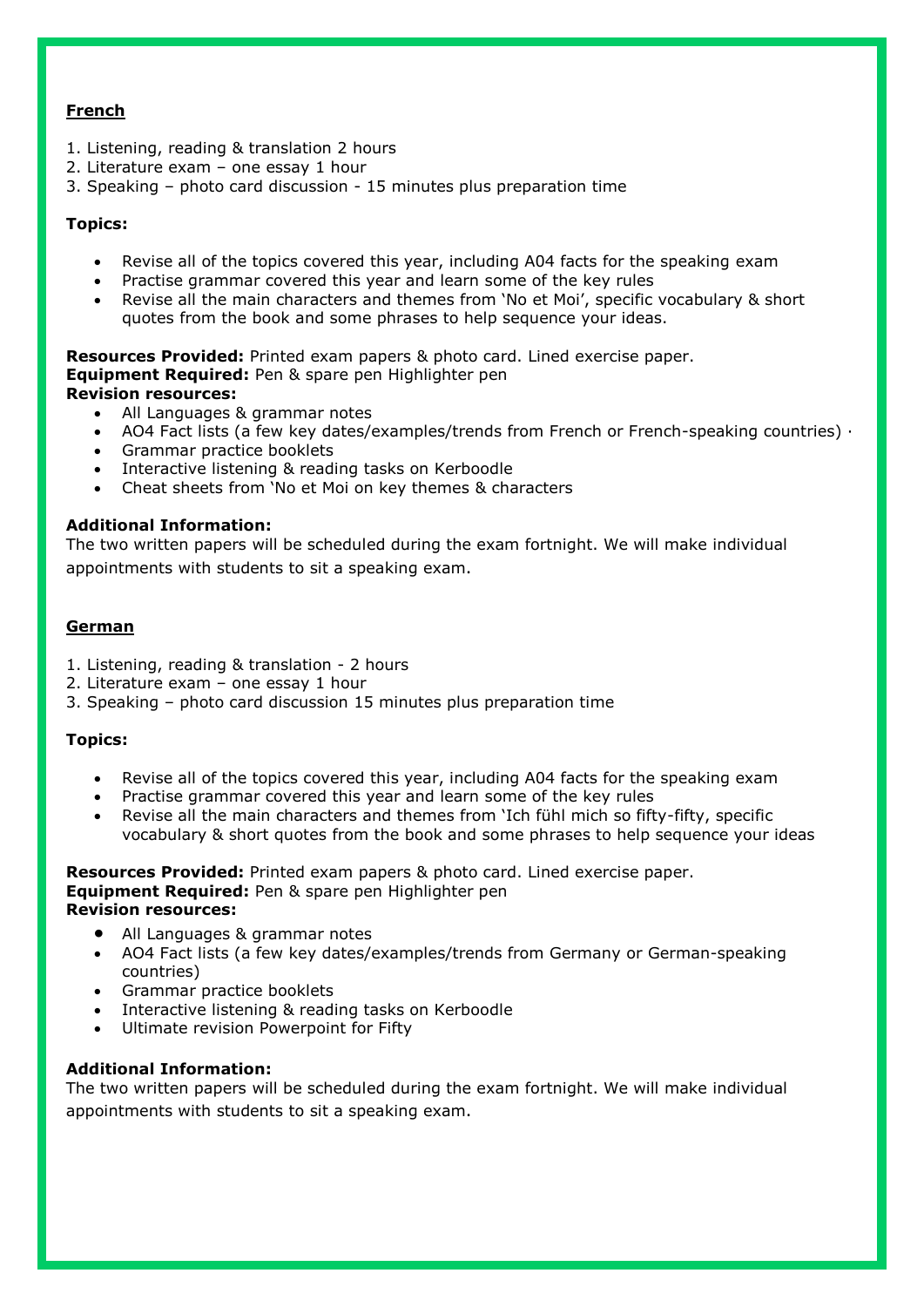#### **Geography**

3 X 30 minute papers

# **Topics:**

- Water and carbon
- Coastal systems and landscapes
- Changing Places

#### **Equipment Required:** Pen, pencil, ruler, calculator

**Revision Resources:** Guidance will be provided by individual class teachers. Students make use of class notes, textbooks and revision guides.

# **History**

# **Paper 1 the Early Tudors**

 $1 \times 1$ <sup>1</sup>/<sub>2</sub> hour paper

#### **Topics:**

- Henry VIII essay question
- Edward VI source enquiry

#### **Resources Provided:** Source booklet

**Equipment Required:** pen to write - pens to annotate (possibly highlighters)

- **Revision Resources:**
	- File notes
	- OCR A Level History revision notes 'England 1485-1558: The Early Tudors' available to purchase (ISBN:9781471875977)
	- Video links and other resources to be provided in class/via Show My Homework

#### **Paper 2 Russia 1894-1941**

#### 1 X 1 Hour paper

#### **Topics:**

 All content from 1894 up to and including Stalin's rise to power. Students will not be tested on Stalin's Terror State or the economy under Stalin.

#### **Equipment Required:** Pen **Revision Resources:**

- File notes
- Hodder Russia 1894-1941 OCR A Level Revision guide available to purchase ISBN: 9781471876004
- Additional resources provided by class teachers.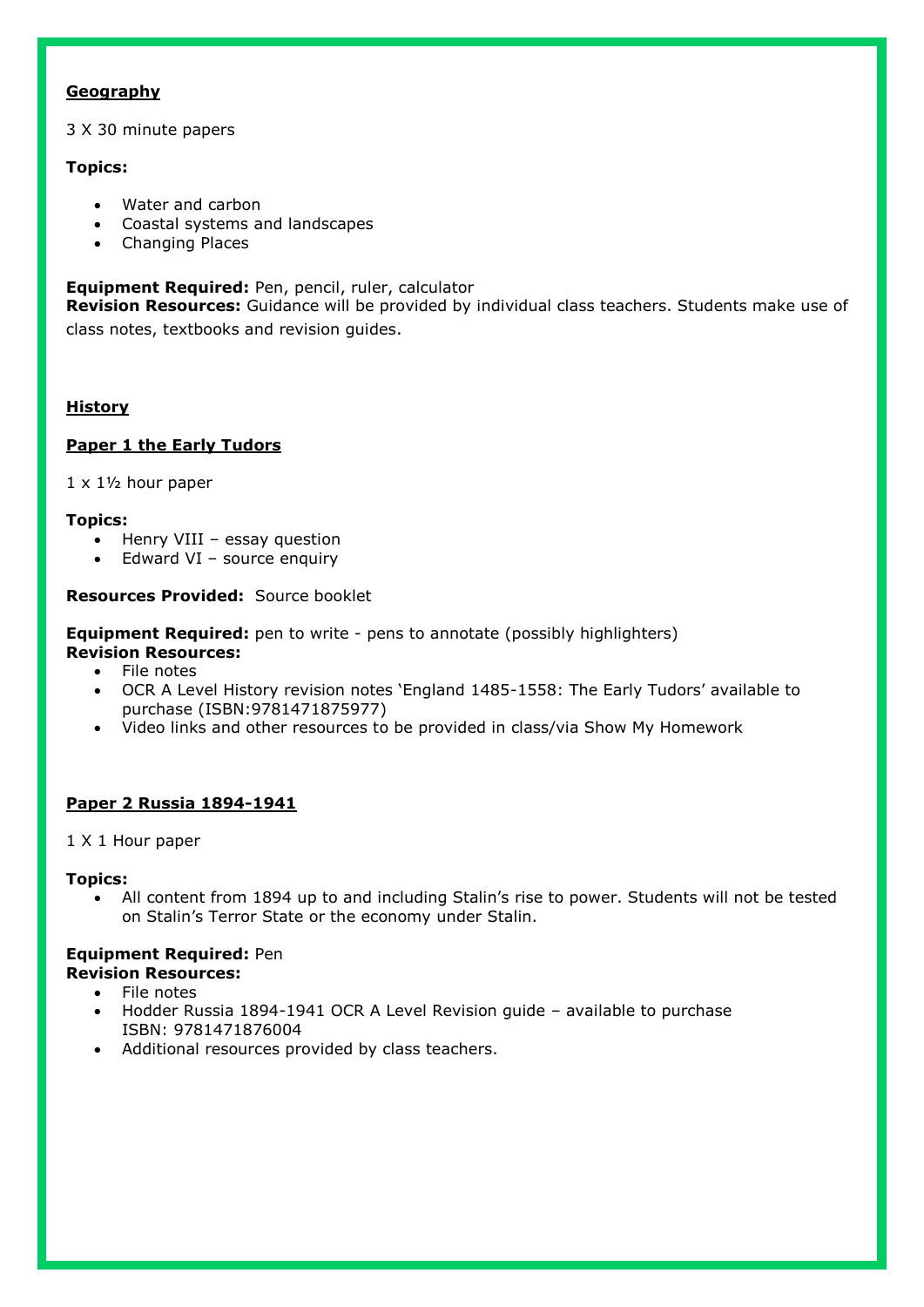# **Politics**

1 x 2 hour paper

**Topics:** The Government and Politics of the UK – all topics to be revised for both MMA and JMO

**Equipment required:** Pen and highlighter for the extract question **Revision Resources:**

- Recap resources provided by class teachers
- Textbook
- Class notes
- Past paper questions

# **Psychology**

#### 1 x 2 hour paper

#### **Topics:**

- Social Influence
- Memory
- Attachment
- Psychopathology
- Research Methods will be integrated throughout the four sections of the paper

# **Equipment Required:** Pen

**Revision Resources:** Students should have all of their work booklets, revision cards and past assessments to help them to prepare for it. They can find extra support from the tutor2u website. Textbooks are available for students to borrow from D3.

# **R.E.**

1 x 2 hour paper

#### **Topics:**

#### **Philosophy Assessment:**

- Aristotle & Plato
- Soul, Mind, Body
- Ontological Argument
- Religious Experience

# **Ethics Assessment:**

- Natural Law
- Situation Ethics
- Euthanasia
- Kant
- Utilitarianism
- Business Ethics

#### **Equipment Required:** Pen

**Revision Resources:** Students should use class notes and revision material provided by class teacher

# **Additional information:**

Students will have a choice of 3 questions for Philosophy and they will answer 1. Students will have a choice of 3 questions for Ethics and they will answer 1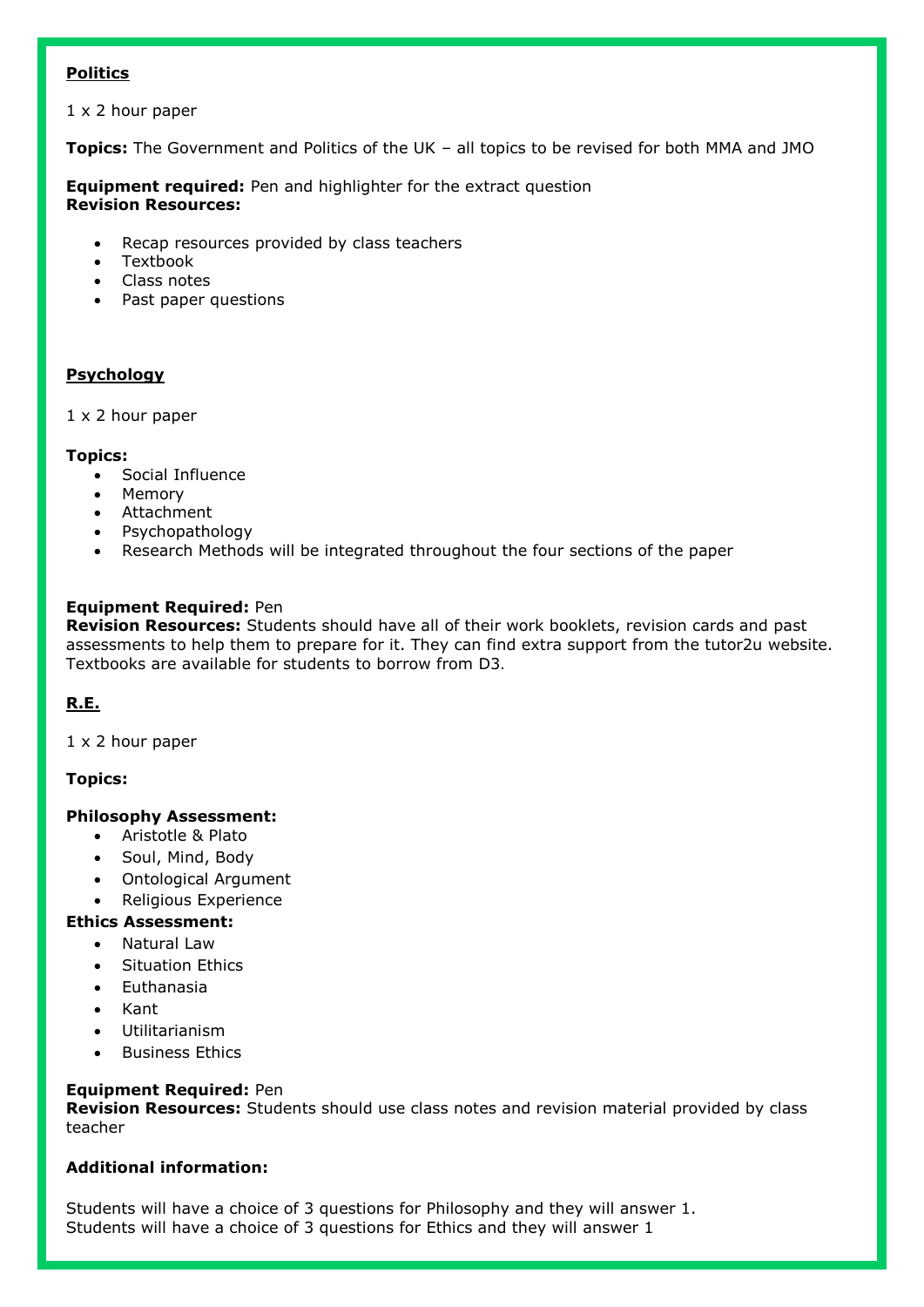# **Sociology**

## 1 x 2 hour paper

#### **Topics:**

**Families and Households** (10 marker, 10 marker with an item and 20 marker with an item)

- Theories and Policy of the family e.g. functionalism, feminism etc.
- Changing patterns and diversity e.g. divorce, marriage cohabitation
- Gender roles & changes within the family
- Childhood
- Demography

**Education** (4 marker, 6 marker and 30 marker with item)

- The role and functions of the education system (Theories)
- Gender and educational achievement and subject choice
- Social class and educational achievement
- Ethnicity and educational achievement

#### **Equipment Required:** Pen

#### **Revision resources:**

- Classwork notes/booklets
- Revision flash cards and knowledge organisers
- Tutor2u.co.uk

# **D&T – Product Design**

#### $1 \times 1$ <sup>1</sup>/<sub>2</sub> hour paper

#### **Topics:**

- 1. Production, processing and joining of materials:
	- Timber
	- Polymers
	- Metals
- 2. Composite materials
- 3. Designers and design eras
- 4. Product analysis
- 5. Commercial manufacturing

#### **Equipment Required:** Calculator, pen, pencil, ruler and eraser **Revision Resources:**

<https://filestore.aqa.org.uk/resources/design-and-technology/specifications/AQA-7552-SP-2017.PDF>